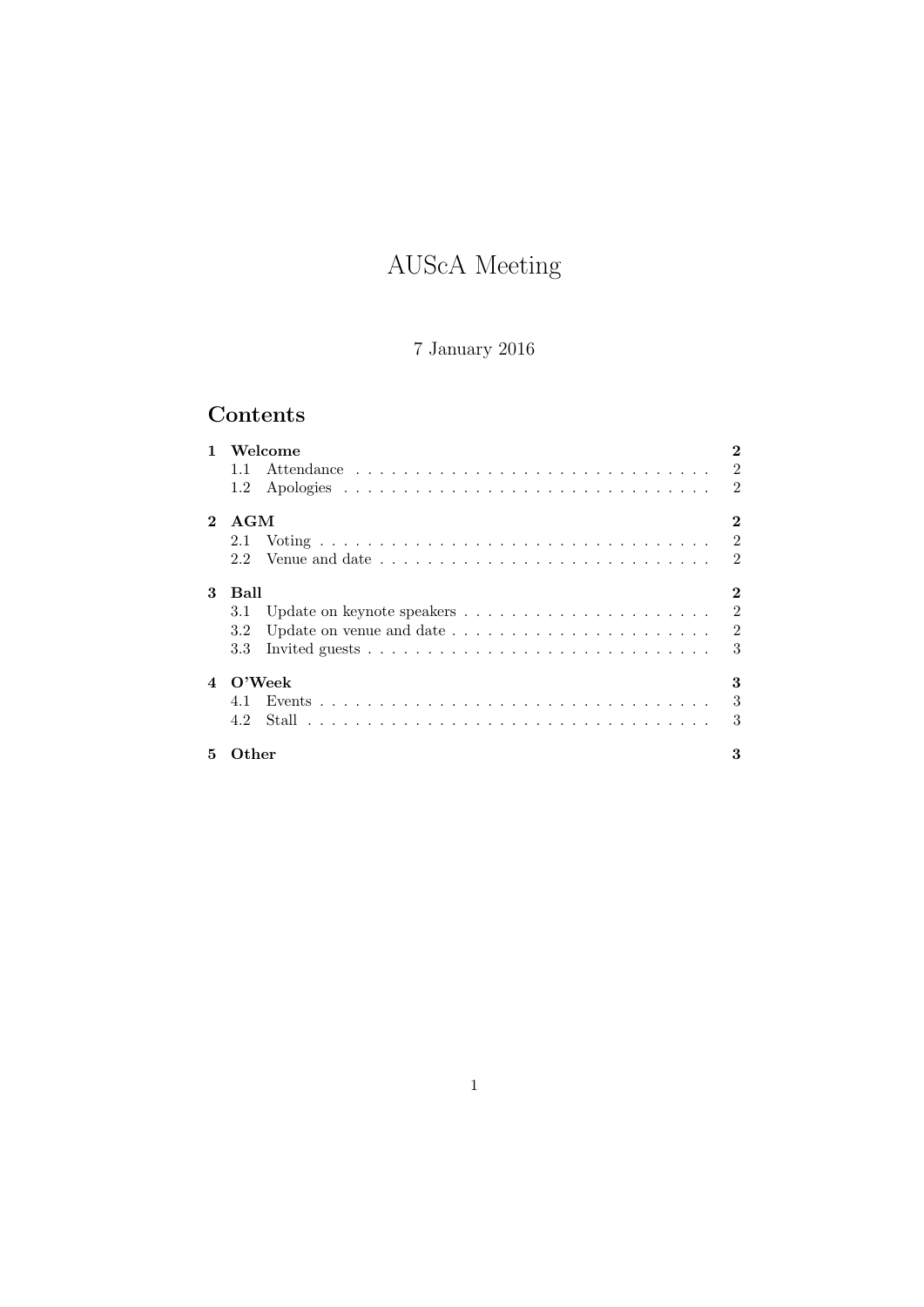### 1 Welcome

This meeting was held on the Maths Lawns on Thursday, January 7th, at 10am.

#### 1.1 Attendance

Brittany Howell, Ben Geytenbeek, Karl Asmussen, Sophia Ackling, Jason Oliver, Arwa Nawaz

### 1.2 Apologies

Emi Schutz, Kirsten Smith, Ellen Swan, Catisha Coburn, Juewan Kim, Taylor Thomson, Kimberley McLean, Arthur Yeow

### 2 AGM

### 2.1 Voting

As this topic is important and requires input from the majority of the committee, all discussion surrounding it will be postponed until the next meeting.

#### 2.2 Venue and date

This topic will be discussed at the next meeting.

### 3 Ball

#### 3.1 Update on keynote speakers

Keynote speakers will be approached when the committee has more information with which to provide them, including the date and time.

George Rogers (husband of Lynn Rogers) was suggested as a possible keynote speaker. It was also suggested that we look up doctors of the University of Adelaide and contact them as well. It was also suggested that just one keynote speaker would be sufficient for the event.

### 3.2 Update on venue and date

Karl has contacted The Crown, The Intercontinental and The Hilton. All three are available, as no bookings can be made until new prices have been released. This is likely to occur in late January or early February.

The committee is partial to The Crown, as it is a newer venue. Karl will book this venue before next meeting, if possible. The Intercontinental and The Hilton are less preferable due to their room sizes and decor.